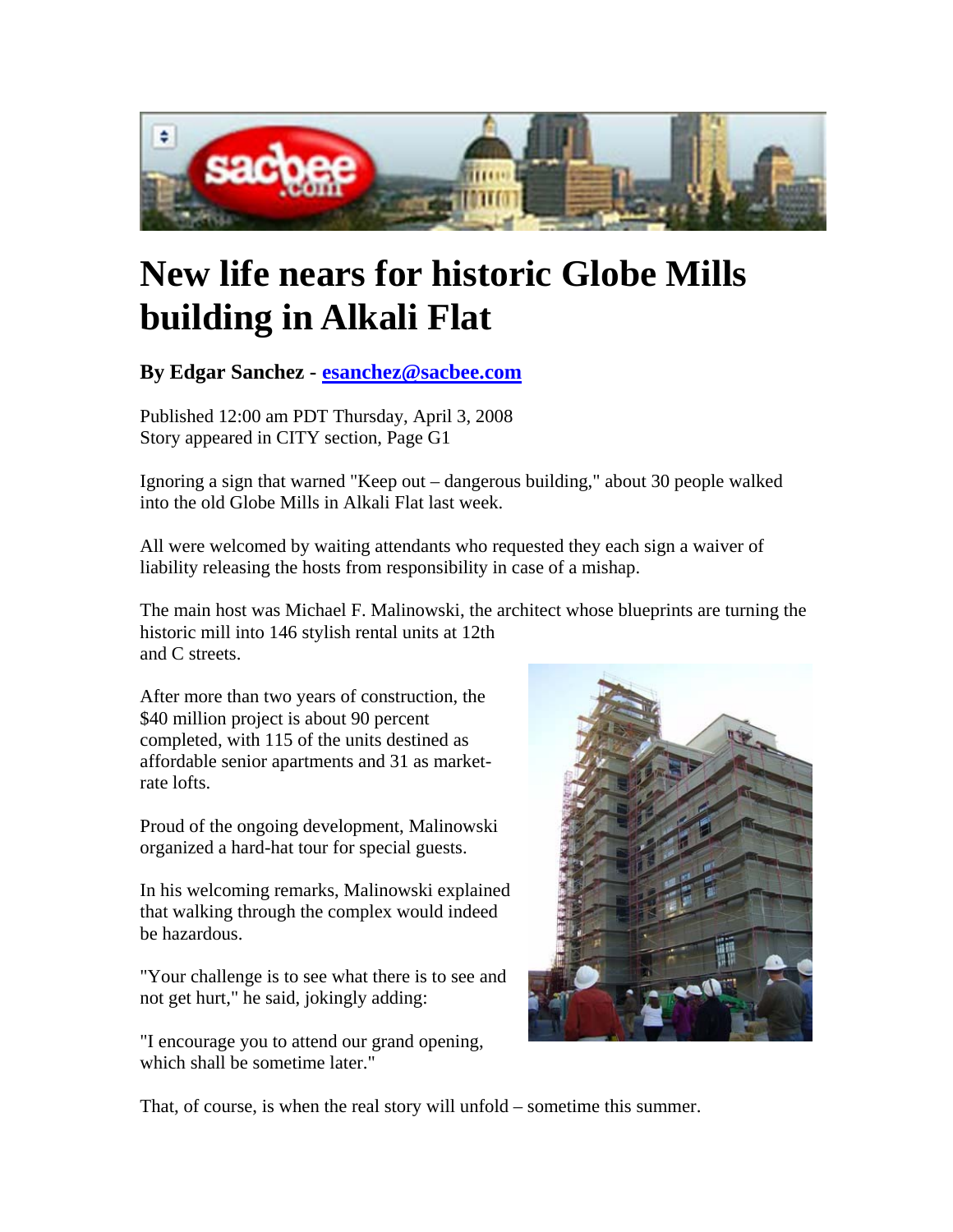But Malinowski's hour-long preview tour was breathtaking in itself, in more ways than one.

Little by little, the guests climbed a series of concrete staircases to the mill's fifth floor, taking in panoramic window views along the way.

Punished by the climb, some slowed to catch their breath amid the dust and construction materials.

Highlights included visits to aerie dwellings that have been completed, except for, among other things, installation of carpeting and other household appliances; heart-stopping glimpses from above into now empty, towering grain silos, and what will be the majestic lobby for the market-rate units.

The lobby is at the base of a five-story shaft that for many years was filled with grain.

The lobby's ceiling has a maze of cut-off chutes through which the grain rained down, onto the grain-processing plant.

Each chute will be converted into a light fixture, a special chandelier.

"The lobby is where people will get their mail," said Malinowski, of Applied Architecture Inc. "This is where people will meet other people."

According to Malinowski, the complex had four mills – one for barley, one for cereal, one for flour and one that was called the cleaning mill.

The barley mill, built in the late 1890s, was the oldest of the four.

"It was four stories of rotted wood and had to be torn down" as part of the demolition that continues today, Malinowski said.

"We tried to save it for many, many months but it could not be saved," he said.

The space formerly occupied by the barley mill is earmarked for an outdoor plaza with open-air seating.

Guests taking the tour included the project's lead developer, Cyrus Youseffi, and codeveloper Skip Rosenbloom.

If everything goes as planned, the project will be completed by the end of June, Youseffi said.

"We're hoping for a grand opening in July or August," Youseffi added.